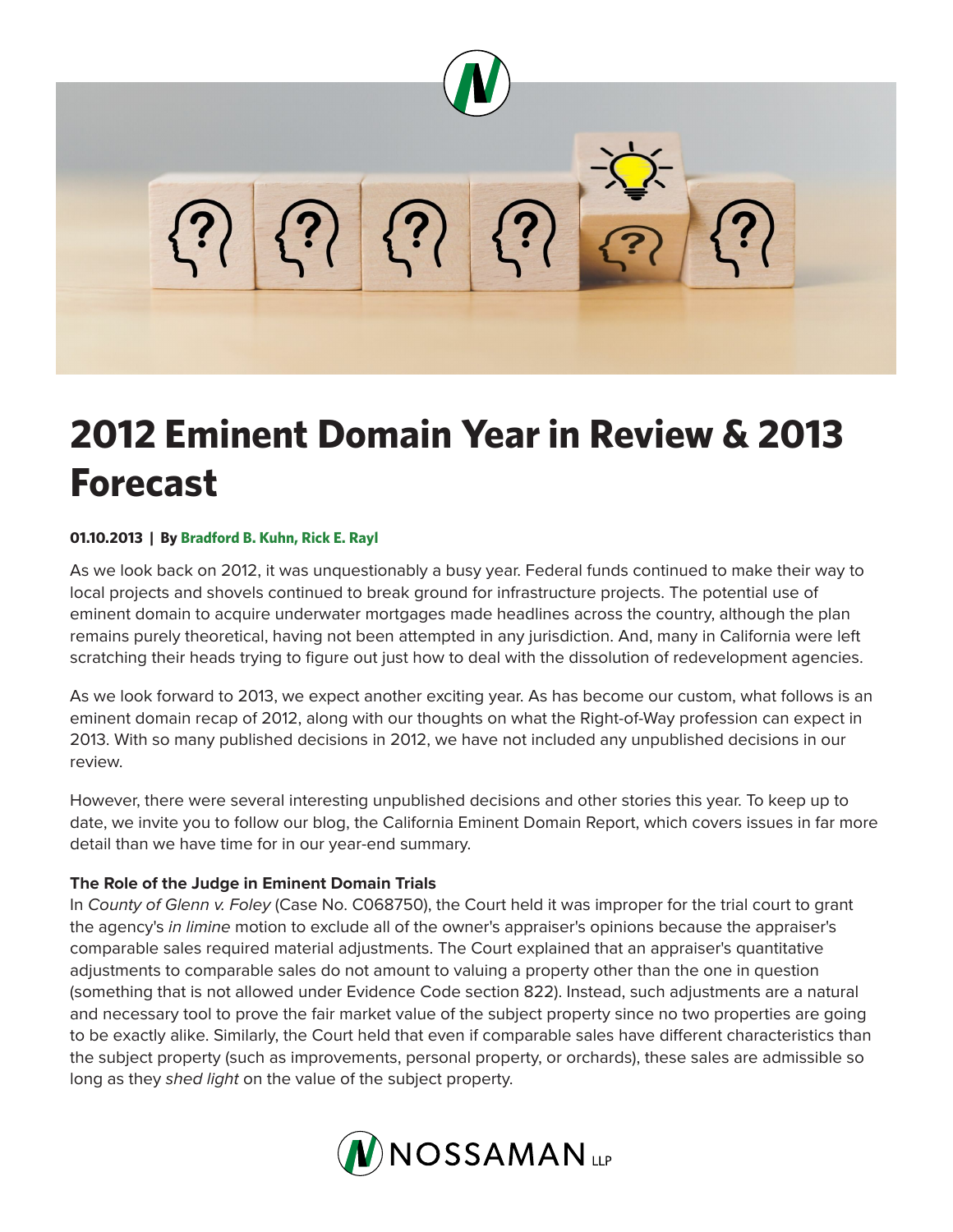In *City of Corona v. Liston Brick Company of Corona* (2012) 208 Cal.App.4th 536, the condemning agency sought to acquire an easement over a portion of a larger parcel. In valuing the part taken, the owner sought to rely on (1) another public agency's appraisal of the entire larger parcel, (2) the resulting purchase and sale agreement between the owner and that agency for the portion of the property not being acquired by the condemning agency, and (3) the option price offered by the other agency for the entire parcel in the event the condemning agency did not complete its acquisition. The Court held that all three types of evidence were inadmissible under Evidence Code section 822: the appraisal because it valued a different property than the one being condemned; the purchase and sale agreement because it was a sale to a public agency which could have acquired the property through eminent domain; and the option price for the larger parcel because the option was never exercised. The *Liston Brick Company* and *Foley* decisions, read together, provide some good lessons on the admissibility limits imposed by section 822.

In *City of Livermore v. Baca* (2012) 205 Cal.App.4th 1460, a property owner sought to recover severance damages caused by he agency's partial acquisition, including damages caused by changes in curb appeal, impacts to drainage, and temporary impacts to circulation and access. The trial court refused to admit any of the evidence, finding it speculative and non-compensable. The Court of Appeal disagreed, allowing evidence of temporary severance damages to be presented to the jury since they interfered with the owner's actual, intended use of the property. More generally, the Court suggested that as long as an expert can identify specific damages arising from a taking or public project, such damages generally are not inadmissibly speculative, and thus can be presented to the jury.

### **Business Goodwill**

In *People ex rel. Department of Transportation v. Dry Canyon Enterprises* (2012) 211 Cal.App.4th 486, the Court of Appeal held that before a jury can determine the amount of a business' goodwill loss, in addition to demonstrating that the loss (i) is caused by the taking, (ii) cannot be prevented by relocation or other reasonable mitigation efforts, and (iii) will not be covered through another form of compensation, the business must also prove to the judge that it had goodwill before the taking. While this requirement already exists as implicit in the very concept of "loss of business goodwill" (one cannot lose someone one never had in the first place), the opinion also (1) arguably limits significantly a business goodwill appraiser's ability to utilize the cost to create approach to valuation, and (2) serves as a warning to appraisers using untested or non-traditional valuation methodologies.

### **Right to Take/Procedural Missteps**

In *Council of San Benito County Governments v. Hollister Inn (2012) 209 Cal.App.4th 473, the government's* acquisition resulted in the taking of a hotel's key access point, leaving it with only an admittedly inferior secondary access point. The owner challenged the agency's right to take on the grounds that the agency did not analyze whether it should condemn substitute access in an effort to mitigate damage to the hotel. The Court held that where the condemning agency acquires only a portion of property, Code of Civil Procedure section 1240.350 allows the agency to condemn alternative access for the remainder parcel only if the taking results in the remainder becoming landlocked. In other words, if the taking leaves the remainder with *any* access, however inferior it might be, section 1240.350 does not provide the agency with any right to condemn substitute access. As a result, the Court overruled the owner's right to take challenge.

In *California Department of Transportation v. Menigoz* (2012) 203 Cal.App.4th 1505, Caltrans accepted the property owner's final demand of compensation five days before trial, and the parties entered into a stipulated judgment that did not mention litigation expenses. The owner then filed a motion to recover its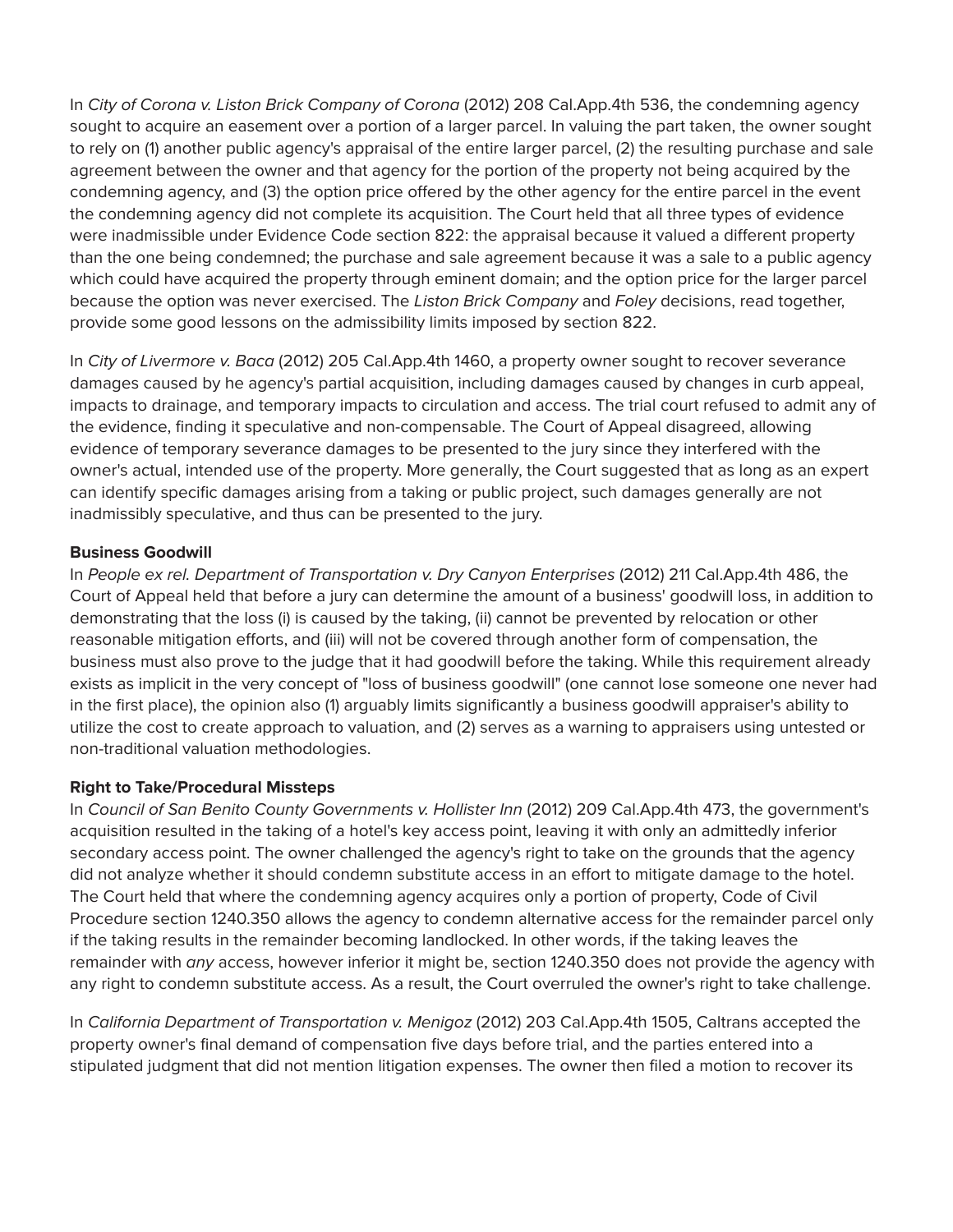attorneys' fees. The Court held that if the matter settles at any time before the jury is empanelled, the agency has no liability for litigation expenses, regardless of how unreasonable its pre-settlement conduct may have been. On the other hand, once trial commences, the agency could face liability for litigation expenses – even if the parties reach a settlement before the trial ends.

#### **Regulatory Takings/Inverse Condemnation**

In West Washington Properties v. California Department of Transportation (2012) 210 Cal.App.4th 1136, the Court rejected an inverse condemnation claim arising from Caltrans' requiring the removal of an 8,000 square foot "wallscape" advertising space on a property owner's building, explaining that general regulations restricting the use of property – such as Caltrans' enforcement of the Outdoor Advertising Act – constitute an exercise of the police power for an authorized purpose and do not constitute takings. The Court also held that Caltrans was not estopped from demanding the removal of the wallscape due to its failure to enforce its regulations for a number of years, explaining that government inaction cannot form a proper basis to estop the government from enforcing a law intended to benefit the public.

In *Pacific Bell Telephone Company v. Southern California Edison Company* (2012) 208 Cal.App.4th 1400, one private utility company sued another private utility company for inverse condemnation arising from damage to the company's telephone cable. At issue was whether a private utility company could be held liable for inverse condemnation and, if so, whether it was a strict liability standard or a reasonableness standard. The Court held that a privately owned utility company could be liable in inverse condemnation, and that the same strict liability standard applicable to public agencies also applied to the utility company.

### **Other Valuation-Related Litigation**

In *Duea v. County of San Diego* (2012) 204 Cal.App.4th 691, a redevelopment agency threatened to acquire an owner's property under eminent domain. Prior to the filing of a condemnation action, the owner sold the property to the private developer working with the redevelopment agency on the redevelopment project. When the owner then sought to transfer his Proposition 13 base year value to a replacement property (a beneficial tax treatment available to condemnees and owners who sell under threat of eminent domain), the County Assessor denied his request because the sale was to a private developer – not a public entity. The Court upheld the County assessor's decision on a number of procedural issues. In doing so, the Court implied that if a property owner faces condemnation by anyone other than apublic entity, the owner loses the ability to transfer the Proposition 13 base year value to a replacement property if the owner sells before the condemnation action is filed.

In Western States Petroleum Association v. State Board of Equalization (2012) 202 Cal.App.4th 1092, the State Board of Equalization adopted a new rule for petroleum refineries, directing county tax assessors to start treating their land, improvements, and all fixtures and equipment as a single appraisal unit. This meant that in a traditional real estate market, all the depreciation of the fixtures and equipment would be wiped out by increasing property tax values (and refineries' property taxes would increase). Petroleum refineries filed suit challenging the rule, and the Court of Appeal agreed with the refineries, holding that the Board of Equalization could not adopt new valuation formulas in an attempt to manipulate the restrictions on the taxation of property under Propositions 13 and 8. Recently, however, the California Supreme Court agreed to hear the case, so the Court of Appeal opinion is superseded by the grant of review. Stay tuned.

### **United States Supreme Court Interested in Takings**

After passing on a number of Fifth Amendment issues in recent history, the U.S. Supreme Court finally issued a takings decision in 2012, and is scheduled to issue two more in 2013.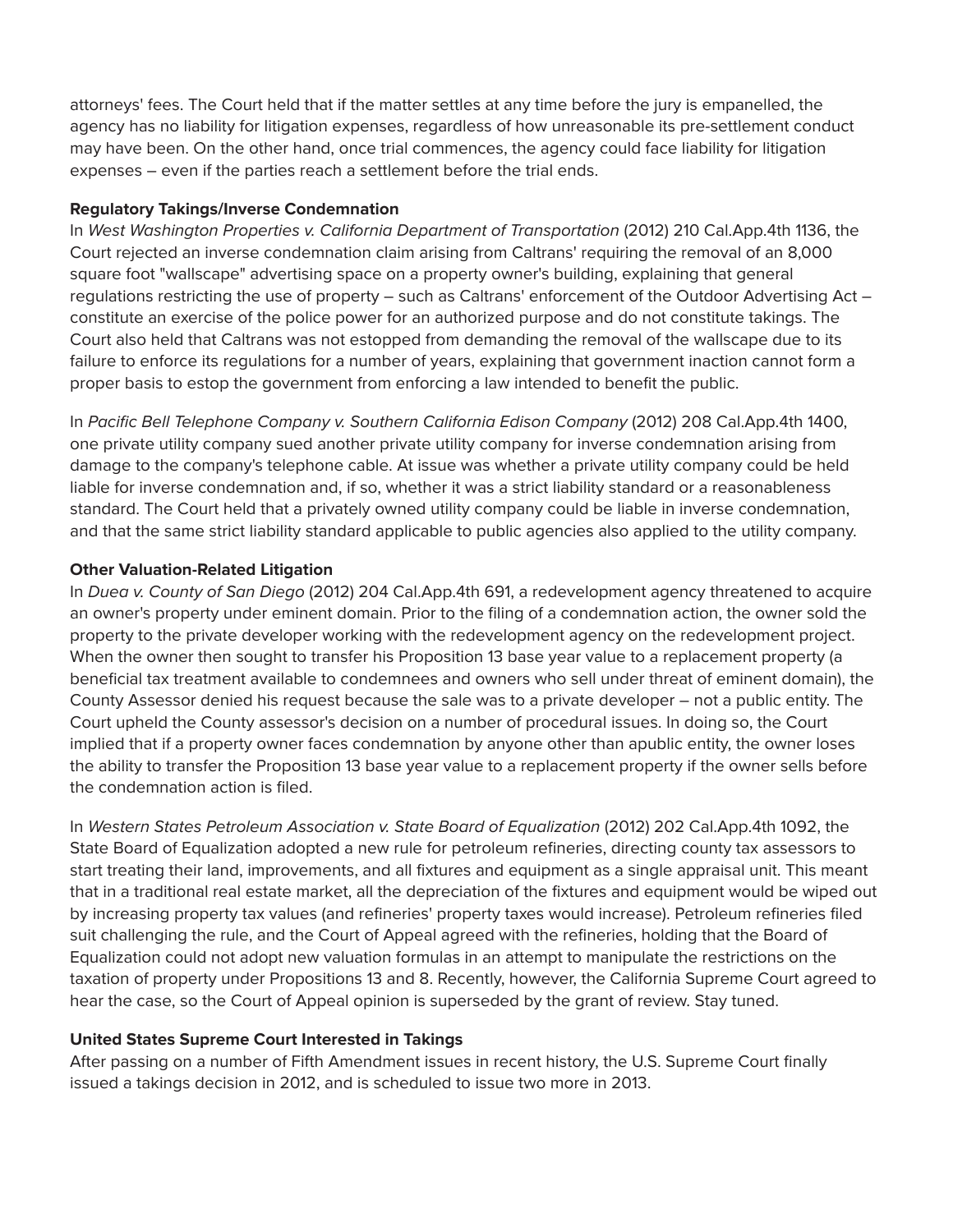In *Arkansas Game and Fish Commission v. United States* (2012) 133 S.Ct. 511, the Court held that there was no categorical exclusion by which the government could avoid paying just compensation under the Fifth Amendment for the temporary flooding of private property. The Court explained that relevant factors in determining whether a temporary flooding rises to the level of a compensable taking include: (i) the degree to which the invasion is intended or is a foreseeable result of authorized government action; (ii) the character of the land at issue and the owner's reasonable investment-backed expectations regarding the land's use; and (iii) the severity of the interference.

In 2013, be on the lookout for the Court's decision in *Koontz v. St. Johns River Water Management Dist*. (2012) 133 S.Ct. 420, in which the Court will decide whether the essential nexus and rough proportionality tests required to be satisfied for government land-use exactions also apply to government demands for property owners to dedicate money, services, labor, or any other type of personal property to a public use. Oral argument is scheduled for January 15, 2013.

Finally, while no oral argument date has yet to be set, it's also worth following *Horne v. U.S. Department of Agriculture* (2012) 133 S.Ct. 638, in which the Court will decide whether a federal government program requiring raisin "handlers" to turn over a percentage of their raisin crops violates the takings clause.

## **Status of Redevelopment Dissolution**

One of the major themes of 2012 was the fallout from the Supreme Court's December 2011 decision allowing the dissolution of California's redevelopment agencies. In 2012, the Legislature enacted some "clean up" legislation – AB 1484 – which corrected some of the obvious deficiencies of AB XI 26, but created other problems and uncertainties. More significantly, successor agencies, developers, and bond holders all fought back, filing more than a dozen lawsuits challenging the new law.

### **Eminent Domain and Underwater Mortgages**

One other longstanding news story from 2012 involved the efforts by Mortgage Resolution Partners, a company formed to convince government agencies to condemn underwater mortgages in an effort to stabilize housing markets in areas particularly hard hit by the decline in property values. While generating tremendous media attention and at least an initial analysis by a number of local governments, we're not aware of the plan being implemented in any jurisdiction.

### **Themes for 2013**

In 2013, we expect to see a lot of attention on the continuing redevelopment-dissolution saga. The lawsuits described above (and, in all likelihood, others like them) will make their way through the system, and the outcome will determine both how the dissolution process moves forward and who ends up with the redevelopment funds the state was so keen to capture when it initiated the dissolution. In addition, as successor agencies obtain a "Finding of Completion" under AB 1484, they will embark on the Long Range Management Plans that will eventually effect the disposal of the former redevelopment assets. In other words, we'll likely see a flurry of property sales within former redevelopment areas as we move into the second half of 2013.

We will likely see additional efforts from the "condemn underwater mortgages" proponents, but the plan appears to have some fundamental flaws that we expect will prevent it from being implemented with any meaningful success.